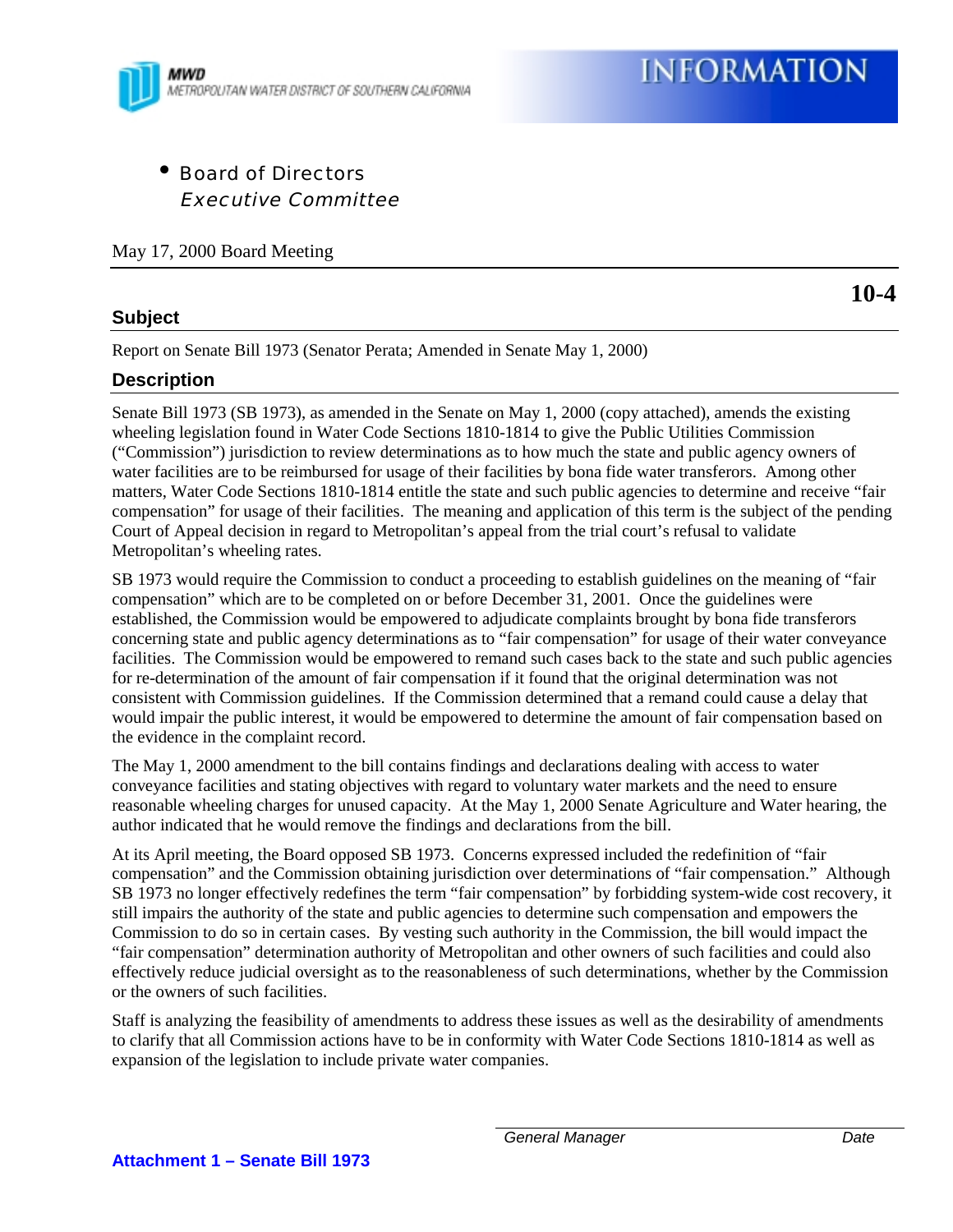

# **BOARD LETTER ROUTING SLIP**

Board Meeting Date

Board Letter Subject

*Required Approvals*

| <b>Author</b>                                                                 |              |                    |                 |
|-------------------------------------------------------------------------------|--------------|--------------------|-----------------|
|                                                                               | Name         |                    | Signature       |
|                                                                               | Group Name   |                    | MetNet Number   |
| FOR CONTENT REVIEW:                                                           |              |                    |                 |
| <b>ROUTE TO</b>                                                               |              | <b>DATE SIGNED</b> | <b>COMMENTS</b> |
| 1.                                                                            |              |                    |                 |
| 2.                                                                            |              |                    |                 |
| <b>Karen Tachiki</b><br>3.                                                    |              |                    |                 |
| <b>Greg Taylor</b><br>4.                                                      |              |                    |                 |
| 5.                                                                            |              |                    |                 |
| 6.                                                                            |              |                    |                 |
| 7.                                                                            |              |                    |                 |
| 8.                                                                            |              |                    |                 |
| <b>Gil Ivey</b><br>9.                                                         |              |                    |                 |
| <b>Joe Tait</b><br>10.                                                        |              |                    |                 |
| <b>Ron Gastelum</b><br>11.                                                    |              |                    |                 |
| 12.                                                                           |              |                    |                 |
|                                                                               |              |                    |                 |
|                                                                               |              |                    |                 |
| SUBMIT BOARD LETTERS FOR REVIEW TO THE OUTLOOK FOLDER IN THE FOLLOWING ORDER: |              |                    |                 |
| <b>Outreach</b> (Editorial)                                                   |              |                    |                 |
| Legal (Legal)                                                                 |              |                    |                 |
| <b>Publishing Services (Formatting)</b>                                       |              |                    |                 |
|                                                                               |              |                    |                 |
| <b>Group Manager</b>                                                          |              |                    |                 |
|                                                                               | Name         |                    | Signature       |
| Audit<br>Review                                                               |              |                    |                 |
|                                                                               |              |                    |                 |
|                                                                               | <b>Audit</b> |                    |                 |
|                                                                               |              | Name               | Signature       |
| <b>Board Letter</b><br>Coordinator                                            |              |                    |                 |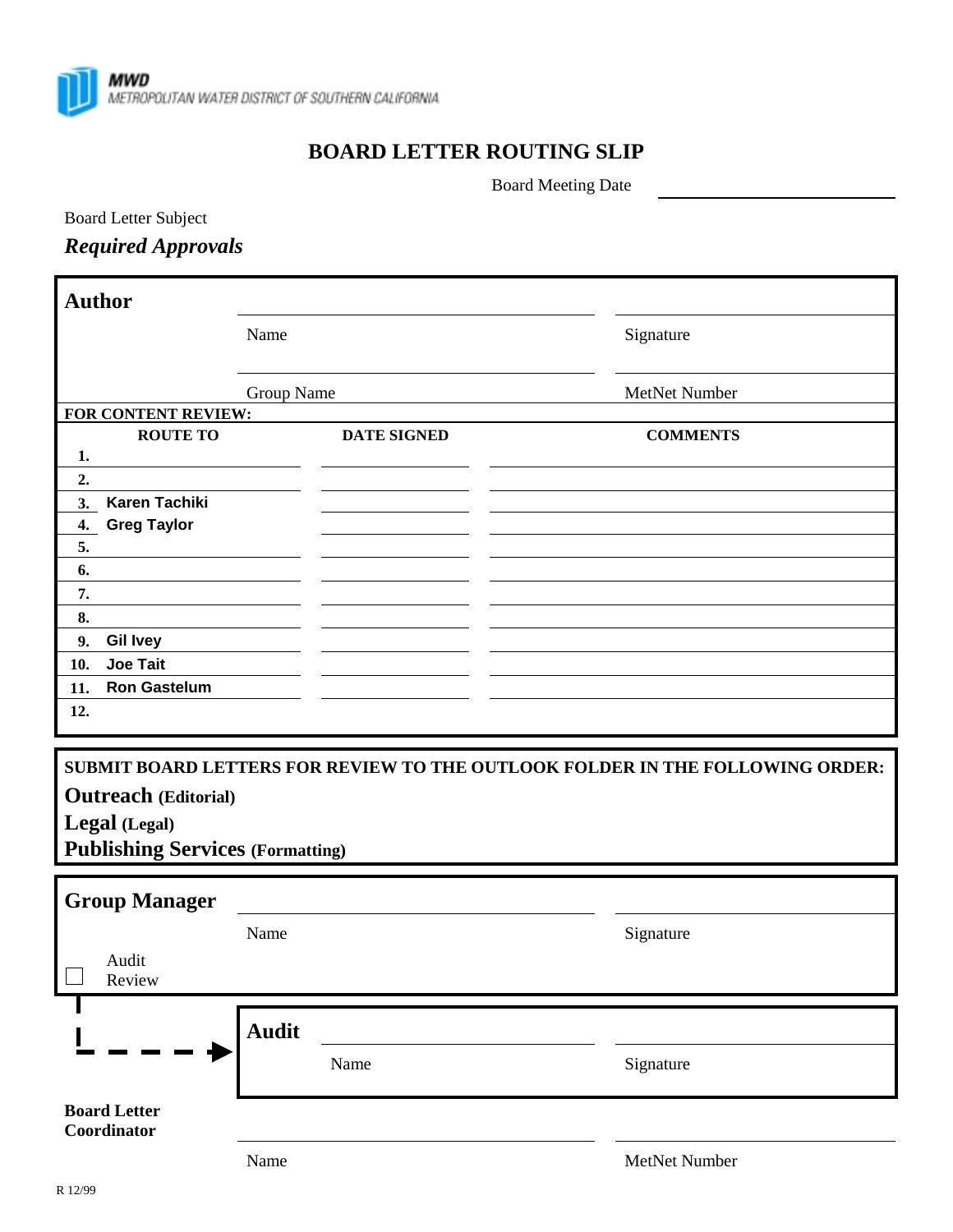#### AMENDED IN SENATE MAY 1, 2000

### AMENDED IN SENATE APRIL 13, 2000

### **SENATE BILL No. 1973**

### **Introduced by Senator Perata**

February 25, 2000

An act to add Chapter 8.3 (commencing with Section 1450) to Part 1 of Division 1 of the Public Utilities Code, *and to add Section 1811.5 to the Water Code,* relating to public utilities.

LEGISLATIVE COUNSEL'S DIGEST

SB 1973, as amended, Perata. Public Utilities Commission: water conveyance: fair compensation.

Existing law prohibits the state or a regional or local public agency from denying a bona fide transferor of water, as defined, from using a water conveyance facility that has unused capacity for the period of time for which that capacity is available, if fair compensation is paid for that use and other requirements are met. Existing law defines ''fair compensation'' to mean the reasonable charges incurred by the owner of the conveyance system, as specified.

This bill would authorize any bona fide transferor to file a petition with the Public Utilities Commission for a determination of the fair compensation that a state, regional, or local public agency that owns a water conveyance facility may charge for the bona fide transferor's proposed use of unused capacity in the facility. The bill would give the commission exclusive authority to determine the fair compensation applicable to the proposed use of unused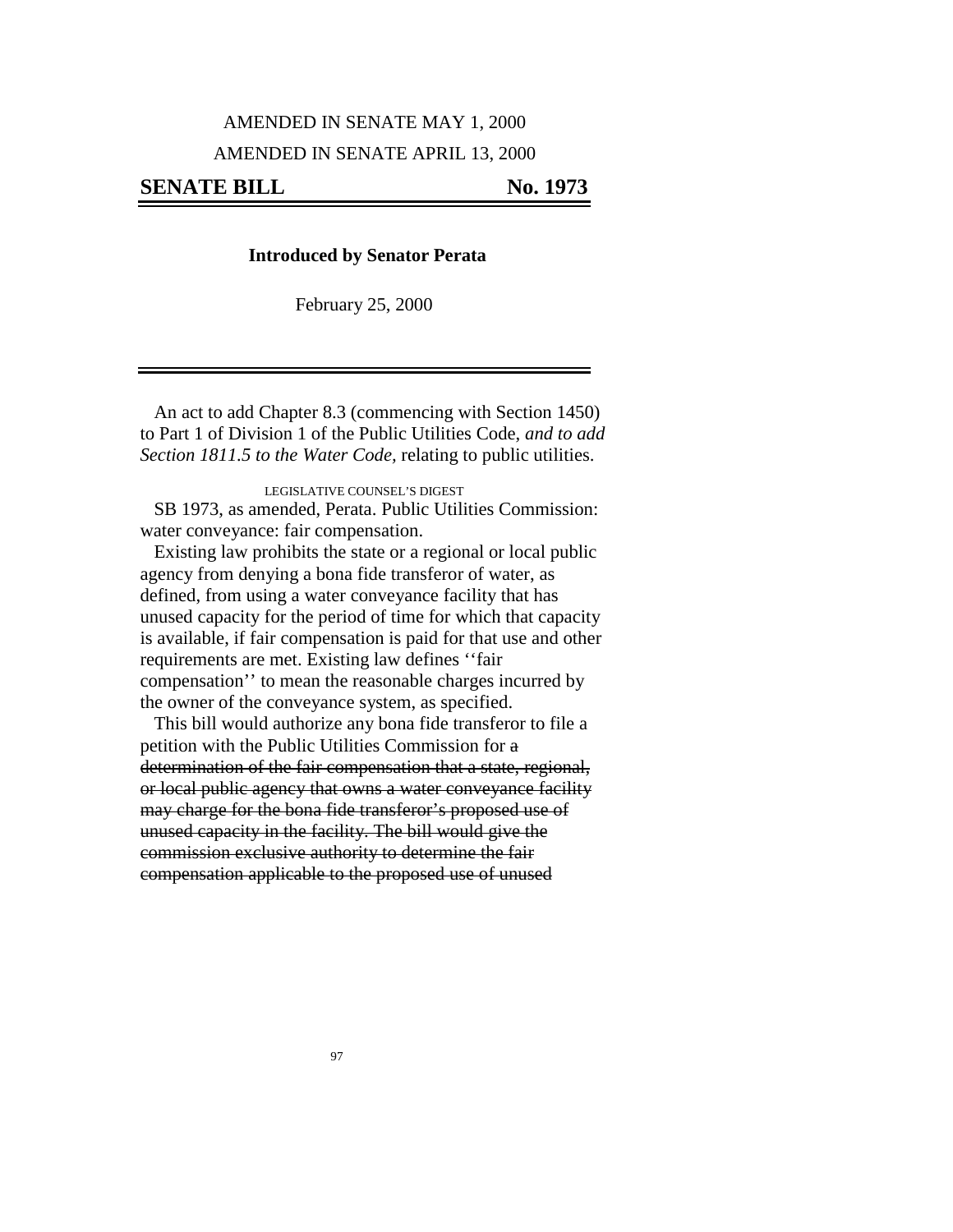## **SB 1973 — 2 —**

capacity, as prescribed *an adjudication of whether the determination of the amount of fair compensation, as defined, made by a state, regional, or local public agency for the proposed use of unused capacity in a water conveyance facility is consistent with a specified definition and guidelines. The bill would require the commission to remand the case to the state, regional, or local public agency, unless the commission determines that the public interest would be impaired by a delay. In that case, the commission would determine the amount of fair compensation, as prescribe*d.

Vote: majority. Appropriation: no. Fiscal committee: yes. State-mandated local program: no.

*The people of the State of California do enact as follows:*

 1 SECTION 1. Chapter 8.3 (commencing with Section 2 1450) is added to Part 1 of Division 1 of the Public Utilities 3 Code, to read: 4 5 CHAPTER 8.3. DETERMINATION OF FAIR COMPENSATION 6 FOR JOINT USE OF CAPACITY IN WATER CONVEYANCE 7 FACILITIES 8 9 1450. The Legislature finds and declares all of the 10 following: 11 (a) In 1986, the Legislature enacted Article 4 12 (commencing with Section 1810) of Chapter 10.5 of Part 13 2 of Division 2 of the Water Code, commonly referred to 14 as the wheeling statutes, declaring at that time that it was 15 the policy of the state to facilitate the voluntary sale, lease, 16 and exchange of water and to allow open access to water 17 conveyance facilities where there is unused capacity, if 18 fair compensation is paid. 19 (b) The purpose of a voluntary water market is to 20 create greater efficiencies and meet increasing demands 21 for additional water supplies while creating relatively 22 equal opportunities for all market participants. 23 (c) A functioning wholesale water market, which 24 necessarily includes the assurance of reasonable wheeling 25 charges for unused capacity, should provide voluntary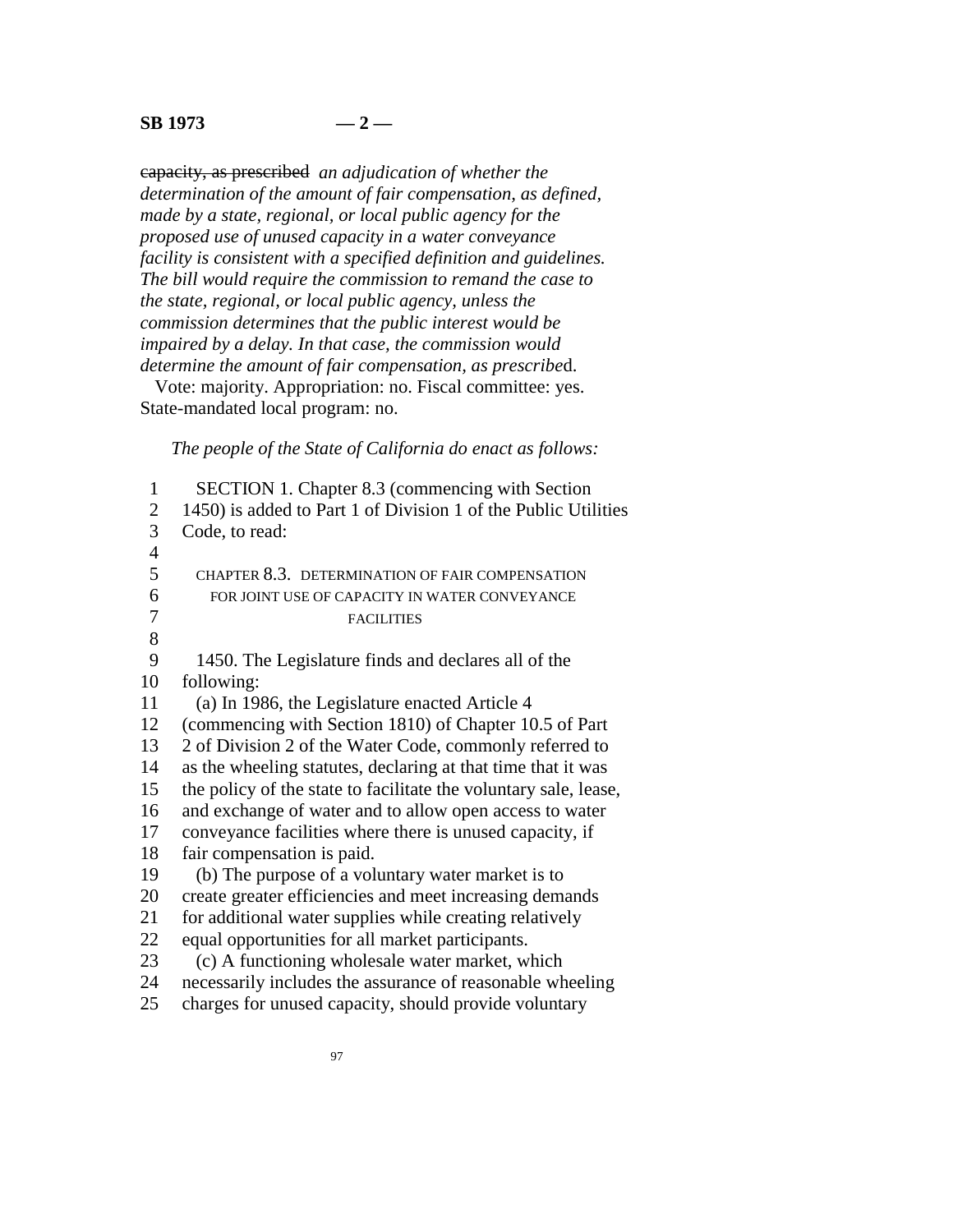1 sellers of water with the opportunity to sell to more than 2 one buyer, and should provide voluntary buyers of water 3 with the opportunity to buy from more than one seller. 4 By contrast, without the assurance of reasonable 5 wheeling charges, competition among voluntary buyers 6 and sellers of water will be reduced or eliminated. In 7 addition, wholesale water customers should benefit from 8 the assurance of reasonable wheeling charges because it 9 should facilitate cost-effective options for locating 10 additional water supplies. 11 (d) It is the intent of the Legislature, that upon the 12 filing of a petition by a bona fide transferor, the 13 commission have the exclusive authority to determine 14 the amount of fair compensation that a state, regional, or 15 local public agency that owns a water conveyance facility 16 may charge for the transferor's use of unused capacity in 17 the facility. 18 1451. (a) As used in this section, the terms ''bona fide 19 transferor,'' ''fair compensation,'' and ''unused capacity'' 20 have the same meanings as defined in Section 1811 of the 21 Water Code. 22 (b) Notwithstanding Section 1812 of the Water Code, 23 any bona fide transferor may file a petition with the 24 commission for a determination of the amount of fair 25 compensation that a state, regional, or local public agency 26 that owns a water conveyance facility may charge for a 27 bona fide transferor's proposed use of unused capacity in 28 the facility.  $29 \quad (e)$  The commission, upon the filing of a petition 30 pursuant to subdivision (b), shall have the exclusive 31 authority to determine and set the amount of fair 32 compensation applicable to the proposed use of unused 33 capacity. 34 (d) The commission shall cause a copy of the petition 35 to be served upon the affected public water conveyance 36 facility owner. 37 (e) The commission shall immediately commence 38 hearing proceedings in accordance with Chapter 9

39 (commencing with Section 1701).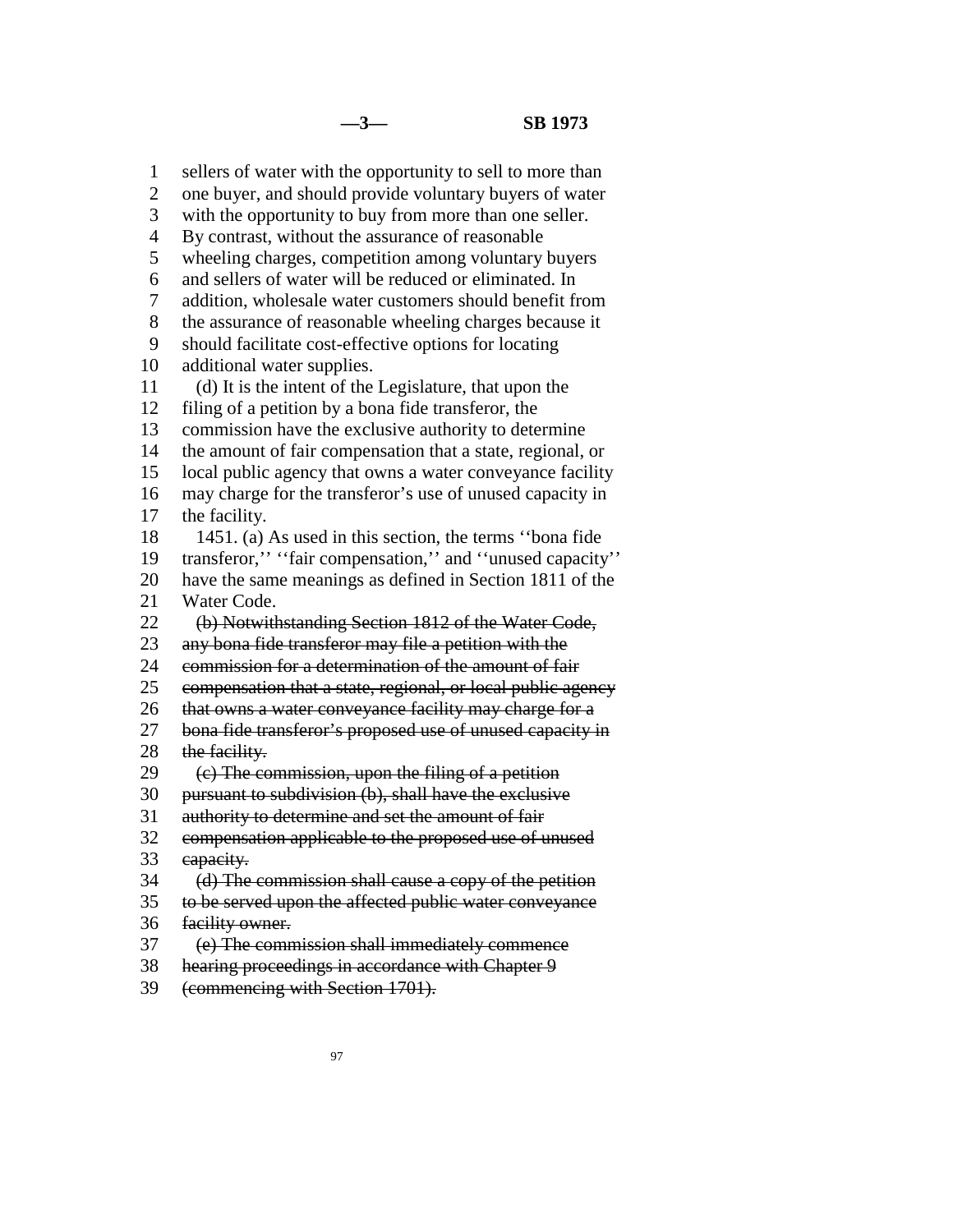*(b) (1) Any bona fide transferor may file a complaint with the commission concerning the determination of the amount of fair compensation for the proposed use of unused capacity in a water conveyance facility that a state, regional, or local public agency establishes pursuant to Section 1812 of the Water Code. (2) The commission may adjudicate complaints filed pursuant to paragraph (1) as soon as the commission establishes and publishes the guidelines on the meaning of ''fair compensation'' required by Section 1452. (c) (1) The commission, upon the filing of a complaint pursuant to subdivision (b), has the exclusive authority to adjudicate whether the determination of the amount of fair compensation is consistent with the definition of ''fair compensation'' as interpreted by the guidelines established pursuant to Section 1452. If the commission finds that the amount of fair compensation is not consistent with the definition of ''fair compensation'' as interpreted by the guidelines established pursuant to Section 1452, the commission shall remand the case back to the state, regional, or local public agency for a redetermination of the amount of fair compensation. (2) If the commission finds that remanding the case pursuant to paragraph (1) would cause a delay that would impair the public interest, the commission may determine the amount of fair compensation based on the evidence in the complaint record. 1452. The commission shall open a proceeding to establish guidelines on the meaning of ''fair compensation'' as defined in Section 1811 of the Water Code. This proceeding shall be opened on or before January 31, 2001, and shall be completed on or before December 31, 2001. SEC. 2. Section 1811.5 is added to the Water Code, to read: 1811.5. (a) Pursuant to Section 1452 of the Public Utilities Code, on or before December 31, 2001, the Public Utilities Commission shall establish guidelines on the meaning of ''fair compensation'' as defined in Section 1811.*